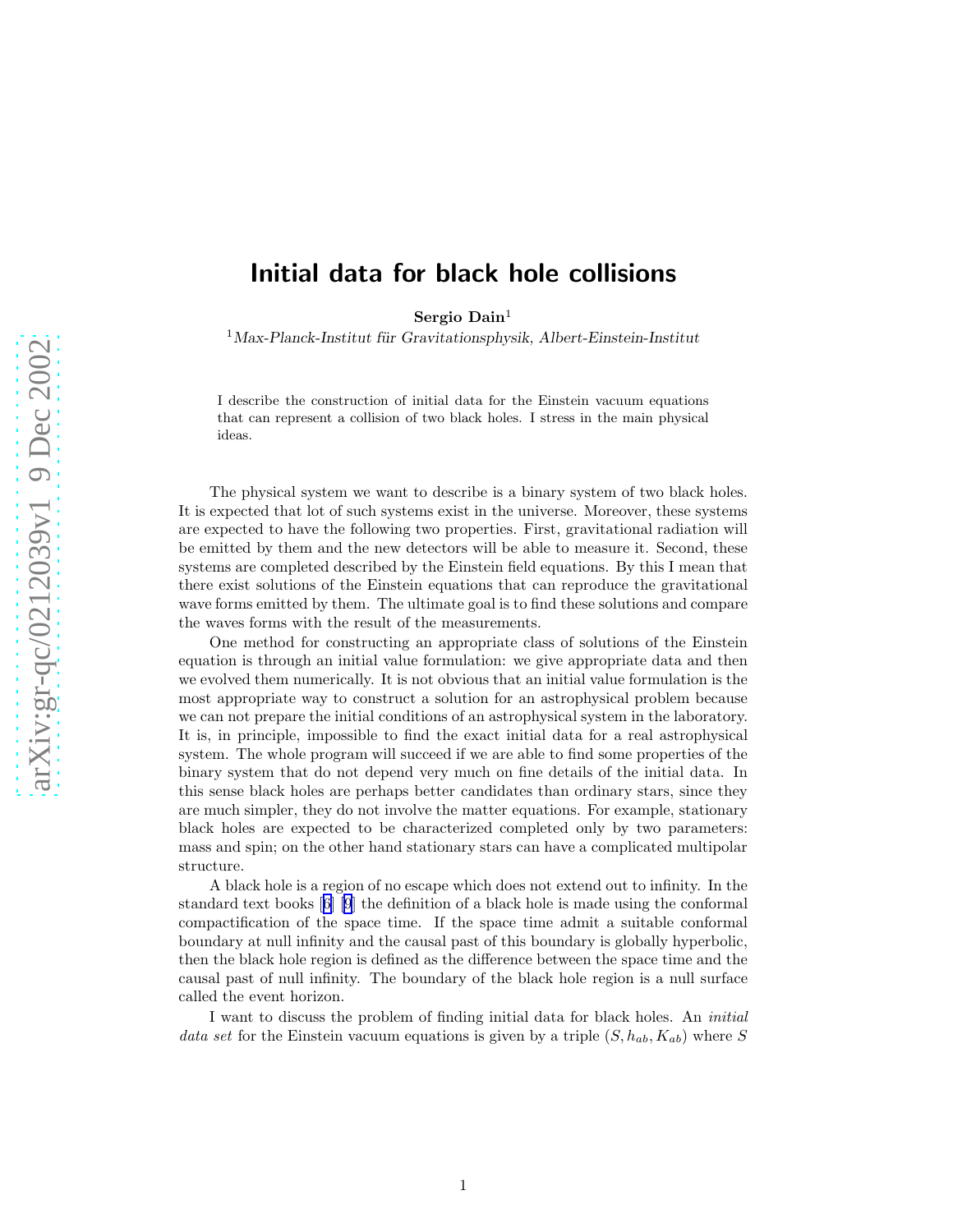<span id="page-1-0"></span>

Figure 1: Penrose diagram of a space time with a black hole.

is a connected 3-dimensional manifold,  $h_{ab}$  a (positive definite) Riemannian metric, and  $K_{ab}$  a symmetric tensor field on S. They satisfy the vacuum constraint equations

$$
D^b K_{ab} - D_a K = 0,\t\t(1)
$$

$$
R + K^2 - K_{ab} K^{ab} = 0,\t\t(2)
$$

on S, where  $D_a$  is the covariant derivative with respect to  $h_{ab}$ , R is the trace of the corresponding Ricci tensor, and  $K = h^{ab} K_{ab}$ . Examples of initial data are  $S_1$  and  $S_2$  in Fig. 1.

We want to construct initial data set that evolve in a space time with a black hole region. In order to do this, we must recognize the black hole on the initial data. The event horizon is not very useful because is a global property of the space time, we need to known the whole space time in order to calculate it. However, there is a remarkable consequence of the black hole theory, it is related with the concept of the apparent horizon. An apparent horizon can be defined as follows. Given a slice S, we say that a two surface  $\Sigma$  contained in S is an apparent horizon if it satisfies the following equation

$$
D_a n^a - K + K_{ab} n^a n^b = 0,\t\t(3)
$$

where  $n^a$  is the unit normal vector to  $\Sigma$ . Equation (3) involves only quantities that are present on the initial data. No evolution is needed. By the singularity theorems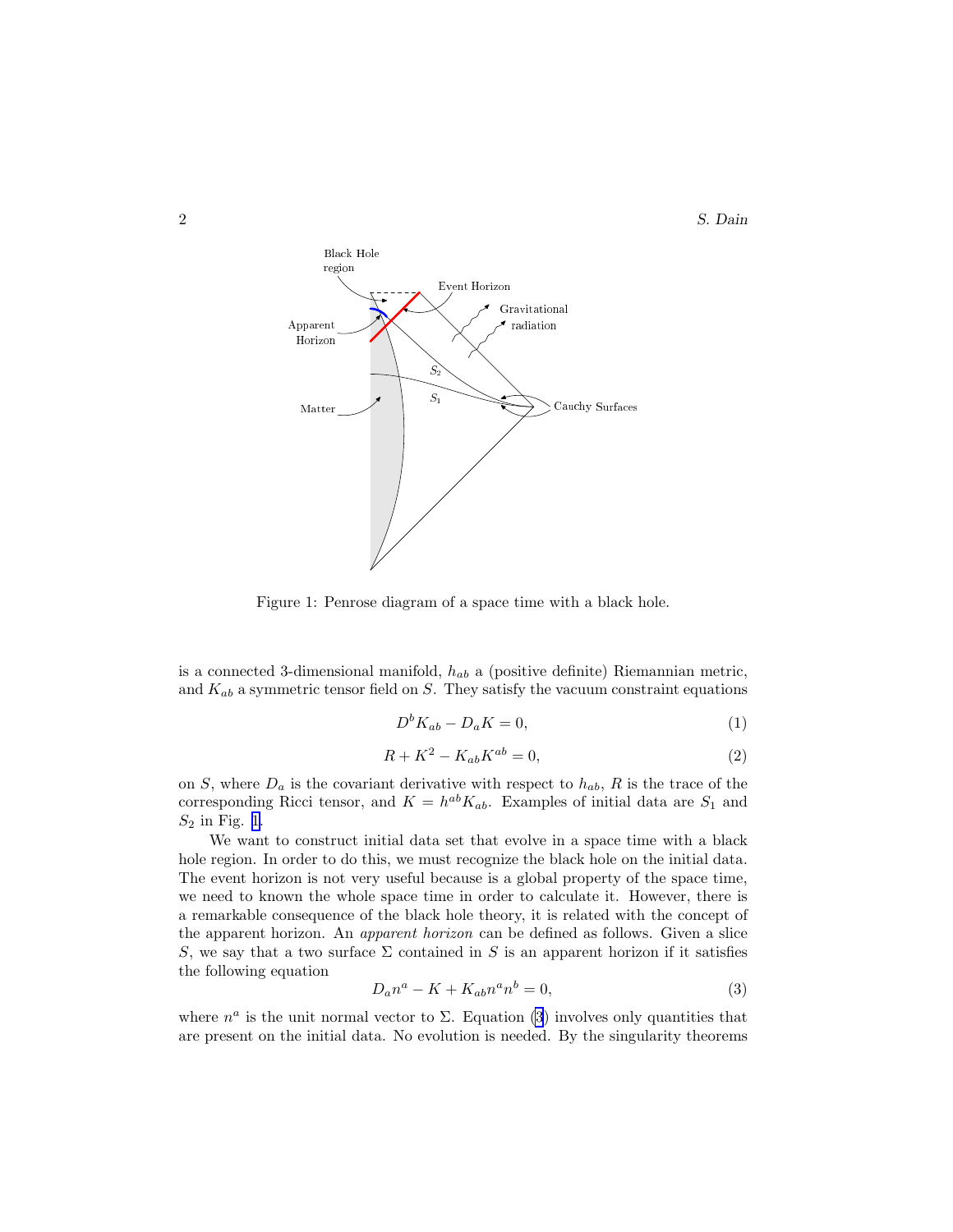(see[[6\]](#page-4-0)) we know that a data with an apparent horizon will evolve in a geodesically incomplete space time. That is, the space time will have a singularity. If the cosmic censorship conjecture is true, this singularity will be inside the black hole region. If there is a black hole, then the apparent horizon must be inside the black region. That is, the presence of an apparent horizon indicate the presence of a black hole.

In general, a space time with a black hole will have slices with an apparent horizon and slices without it. In Fig. 1 the slice  $S_1$  have no apparent horizon, and the slice  $S_2$  contains one. Both data describe the same space time, but looking  $S_1$  it will be very difficult to decide that the space time contain a black hole. The presence of apparent horizon gives as a practical criteria to distinguish a black hole data. However, it is important to recall that in principle it is possible to have a black hole without any apparent horizon.

A space time contains two black black hole if the event horizon has two disconnected components. Again, is very difficult to recognize this situation on the initial data. But, we can recognize when the apparent horizon has two disconnected components. It seems to be reasonable to assume that when these two components of the apparent horizon are very separated from each other the event horizon will have also two disconnected components.

Summarizing: a simply way of constructing a two black holes initial data is by imposing that the data contain an apparent horizon with two disconnected components.

The question is now how to construct initial data with apparent horizons. In order to force the data to have an apparent horizon we have to impose to the constraint equations([1\)](#page-1-0),([2\)](#page-1-0) appropriate boundary conditions. Black hole data will be just a particular choice of boundary conditions.



Figure 2: A black hole initial data with an apparent horizon with two disconnected components.

The boundary condition are divided naturally in two: an outer boundary condition at infinity and an inner boundary condition. The outer boundary condition is asymptotically flatness, it means that we are dealing with an isolated system. It is a fall off condition for the metric  $h_{ab}$  and the extrinsic curvature  $K_{ab}$ . This boundary condition is well understood. The inner boundary condition is the condition that we have to impose on the inner boundary in order to force it to be an apparent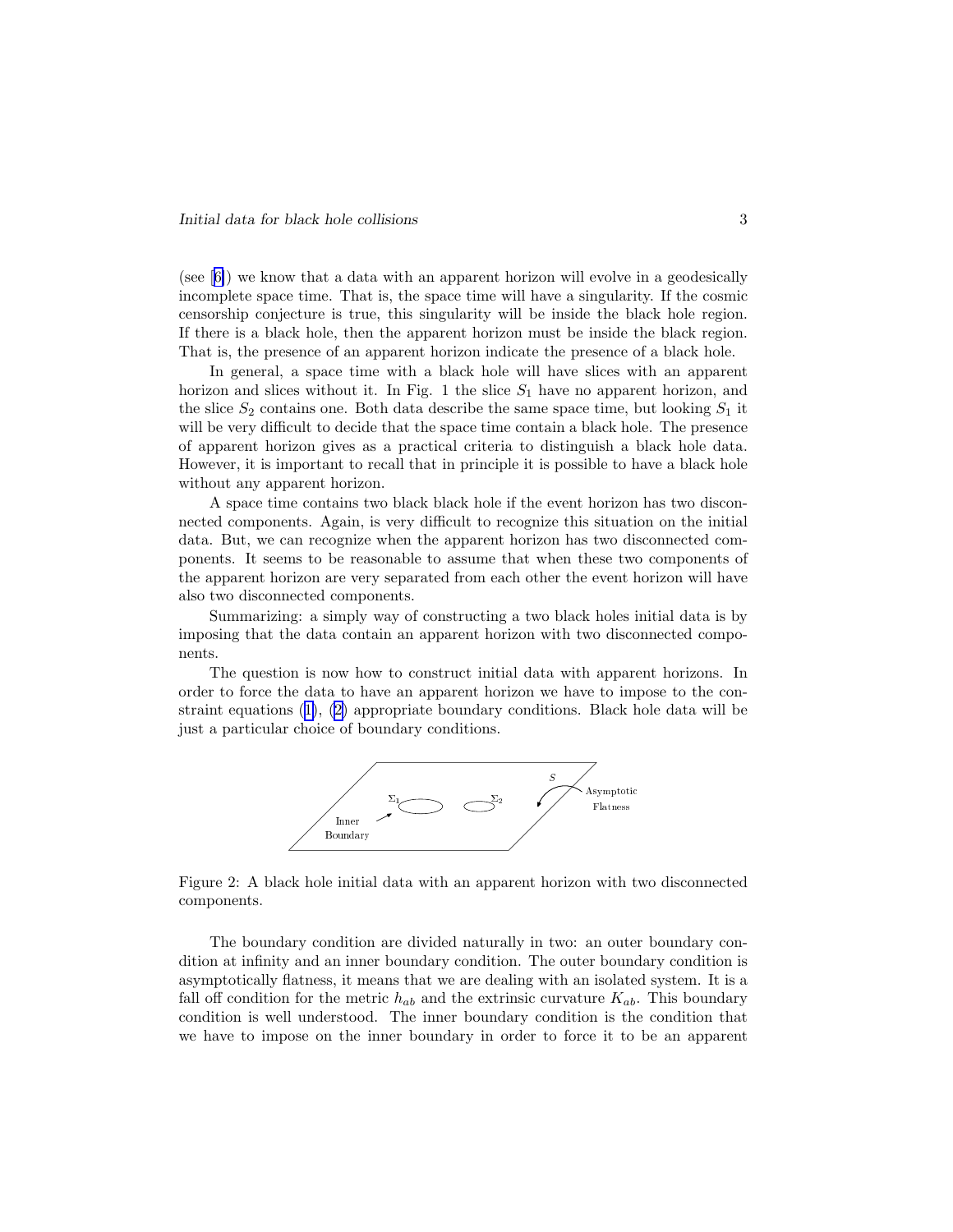horizon. The inner boundary condition is not so well understood as the outer one. The standard way to produce an apparent horizon involves the choice of a non trivial topology for the data[[2\] \[7](#page-4-0)][[1\]](#page-4-0). These methods introduce the apparent horizon in an indirect manner. They do not really deal with an inner boundary. I think it would be very interesting to know how to prescribe directly this inner boundary condition in a consistent way. The only article I known in this direction is a numerical study by J. Thornburg[[8\]](#page-4-0).

There exist an infinite number of data which contain apparent horizon with two disconnected components. Which is, among them, the data that will correspond to the real astrophysical process? If the black hole are close to each other to answer this question is probably as difficult as to calculate the whole space time. But if the black hole are initially very well separated from each other then one expect some simplifications. In particular, the first requirement we should impose is that the data near each of the black hole should be, in some appropriate sense, close to the data of one isolated black hole. We call this the *far limit* of the data. The important point is that we know exactly the data for one black hole: the Kerr initial data. This suggest that one way to produce an initial data with the right far limit is by "summing" two Kerr initial data.

If the black holes do not have spins, then they should have a far limit to the Schwarzschild one. The Schwarzschild initial data can be chosen to be time symmetric, that is  $K_{ab} = 0$ . With this assumption the constraint equations can be reduced to a linear equation. In this case is simpler to make sense of "summing" two Schwarzschild black holes, this has been done in[[2\]](#page-4-0) [[7\]](#page-4-0).

In the case of Kerr, the constraint equation are non linear. It is possible to sum part of the initial data (the "free data"), for the rest of the data one should solve the constraint equations. One can prove that, under certain assumptions, these equations have solutions. Then, one obtain an initial data which have a far limit to the Kerr initial data. This construction has been made in[[5\]](#page-4-0) [[4\]](#page-4-0)

It important to note that in all these data the linear momentum of the individual black holes is zero in the far limit approximation. There exist data with arbitrary linear momentum, like[[1\]](#page-4-0), but they do not have a fat limit to Kerr. They are also numerical studies of data which have arbitrary linear momentum and also a far limit to Kerr (see the review[[3\]](#page-4-0) and reference therein), but so far no analytic existence proof of these type of data is available. The main difficulty is that most of the knowledge we have about the constraint equations is based on the assumption that the data is maximal (i.e;  $K = 0$ ). The Kerr data in standard Boyer-Lindquist coordinates is maximal. However, remarkably enough, is it not known any maximal, boosted (i.e; with no trivial linear momentum), initial data for Kerr or even for Schwarzschild. These boosted maximal slices can in principle be used to construct a data for two black holes in which each of them has arbitrary linear momentum in the far limit.